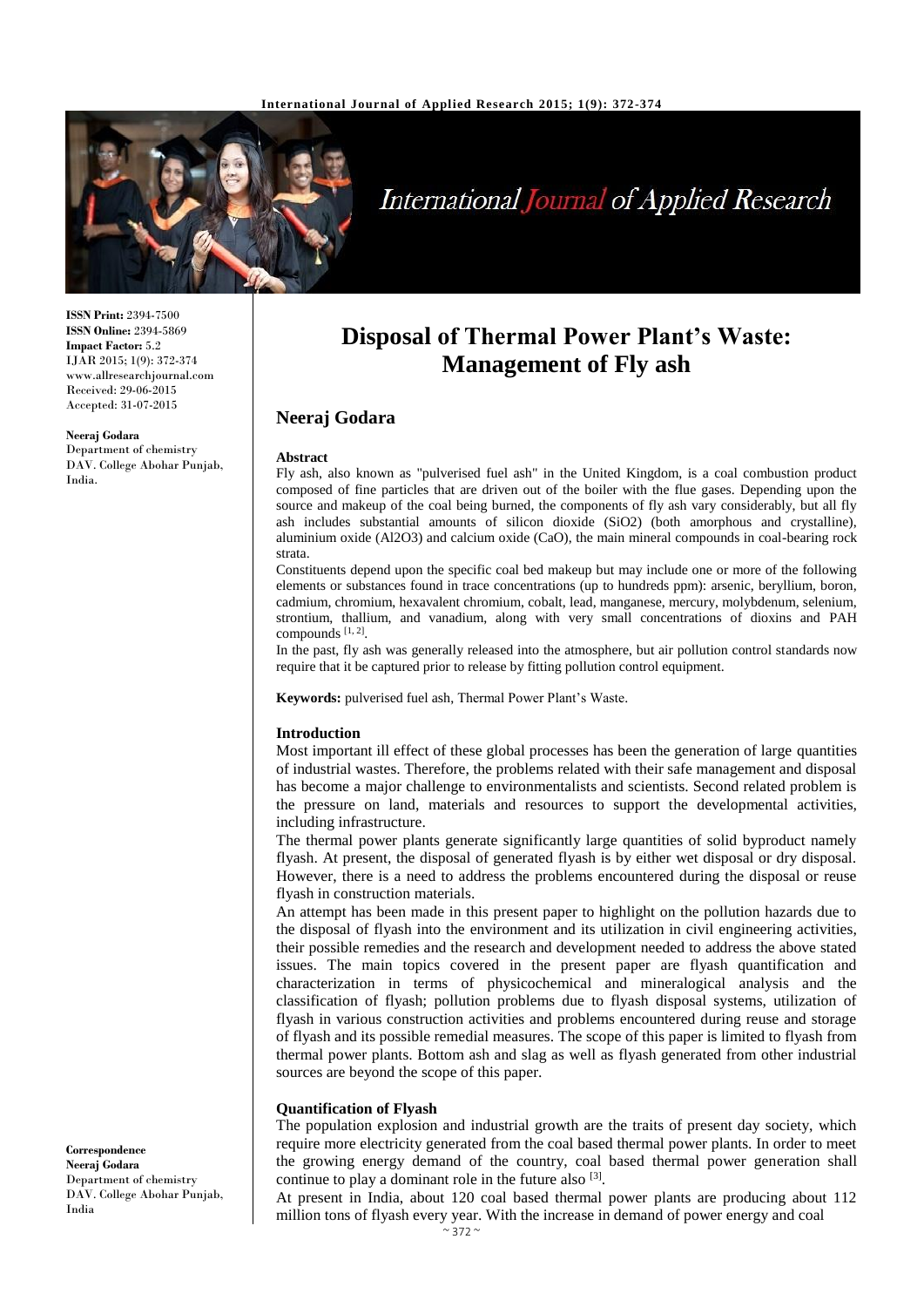being the major source of energy, more and more thermal power plants are expected to be commissioned in near future.

#### **Composition of Fly ash**

The variability is directly related to the source of the coal, its pretreatment, and the operation of the plant burning the coal. The chemical composition of the flyash core is nearly overshadowed by the importance of the enriched surface layer.

The major elements in the order of decreasing abundance are; This is probably because they are not volatilized in the combustion process  $^{[5]}$ . As we see in table 1

**Table 1**

| <b>Contents</b>                                 | Percentage by mass |
|-------------------------------------------------|--------------------|
| Calcium oxide, CaO                              | 0.37-27.68         |
| Silicon dioxide, SiO <sub>2</sub>               | 27.88-59.40        |
| Aluminium oxide, Al <sub>2</sub> O <sub>3</sub> | 5.23-33.99         |
| Iron oxide, $Fe2O3$                             | 1.21-29.63         |
| Magnesium oxide, MgO                            | $0.42 - 8.79$      |
| Sulphur Trioxide, SO <sub>3</sub>               | $0.04 - 4.71$      |
| Sodium carbonate, Na <sub>2</sub> O             | $0.20 - 6.90$      |
| Potassium oxide, $K_2O$                         | $0.64 - 6.68$      |
| Titanium dioxide, TiO <sub>2</sub>              | $0.24 - 1.73$      |
| Other alkaline & unidentified                   | $4.0 - 6.0$        |
| LOI, (Loss-on-ignition)                         | 0.21-28.37         |

Flyash contains large quantities of major impurities such as oxides, hydroxides and sulfates of iron and calcium, as well as significant quantities of hazardous leachable trace elements such as arsenic, boron, cadmium, chromium, manganese, selenium and vanadium [6]. During coal combustion, the organic matter in coal is utilised to produce heat and as a result, the concentrations of trace elements are increased relative to those in the source coal. Several trace elements such as As, Se, Cd, Cr, Ni, Sb, Pb, Sn, Zn and B are enriched by factors of 4–10 in coal combustion by-products [7]. These impurities have a negative impact on flyash utilization due to environmental restrictions.

The major constituents of the flyash are SiO2, SO3, Al2O3, Fe2O3, MgO, CaO, Na2O, K2O and TiO2.

The metals present in flyash are in priority pollutants list as their leaching potentials have been expected to be high. Contaminated leachates from acidic flyashes can pose the highest toxicity problem for aquatic environments [8]. Nontoxic soluble elements will dissolve first in water or weak acids <sup>[9]</sup>, but long term leaching of toxic trace elements are associated with slow mobility of elements from glass, magnetite and related minerals [10]. Interaction of groundwater and surface water in flyash emplacements will take a long time to remove mobile trace elements from the solid phase. Depending on the hydrogeochemical environment in which the flyash is emplaced or used, the elevated concentrations could be induced over long periods of time and create potential contamination of associated groundwater and surface water systems.

The flyash, which contains the chromium, has toxic and mutagenic properties related to its oxidizing activity [10]. The concern is its bioactivity and biotoxicology, its ability to accumulate in plants, specially its mobility in the environment and its ability to migrate from flyash to water solutions in the common environmental conditions [11]. Flyash, which contains heavy metals like lead (Pb), is of

large public concern due to toxicity to animals as well as human beings, especially young children.

#### **Disposal of Flyash**

The flyash produced in the thermal power plant needs to be disposed outside the plant premises so that it causes least disturbance to the main plant operation. Two methods are in practice to dispose off the generated flyash. They are wet disposal and dry disposal methods with ash ponds being the most common methods of disposal in India.

The problem of flyash disposal has assumed such an enormous scale in the country that the Ministry of Environment and Forests (MoEF) issued a regulation on 14 September 1999 specifying normative levels for progressive utilization of flyash. According to the regulation, it is mandatory for the existing (old) and new coal based thermal power plants to utilize 100% of the flyash produced in a stipulated time horizon. The old power plants, however, are required to achieve 100% flyash utilization goal within 15 years from the date of issue of the regulation.

### **FLYASH UTILIZATION:**

Flyash from thermal power plants can be considered either as a waste or as a resource yet to be fully utilized. The flyash content of coal used by thermal power plants in India varies between 25 and 45%, with average flyash content being 40%. As a consequence, a large amount of flyash is generated from thermal power plants, causing several disposal related problems. In spite of initiatives taken by the government, several non governmental and research and development organizations for flyash utilization, the level of flyash utilization in the country was estimated to be less than 10% prior to 1996–97 [13]. On the other hand, in the USA and China, huge quantities of flyash are produced and its reported utilization levels were about 32% and 40%, respectively during  $1995$ <sup>[15]</sup>.

### **A. Flyash used as a Soil Stabilizer**

In the application of flyash as highway construction material like soil stabilizer for road bases, the importance is given to the self hardening properties of flyash [16]. However, the majority of flyash stabilization projects implemented by various highway departments have devoted more to the measurement of strength and durability of the material rather than its environmental hazards through the leaching potential from flyash structures and possibility of heavy metals from flyash migrating to groundwater systems, thus, contaminating the drinking water sources [16].

### **B. Flyash in Metallurgy**

The amounts of trace metals released from flyash into solution and the rates of release depend on three factors namely  $[17]$ :

The total concentration of elements in the solid phases, the distribution of elements in the flyash particles. And incorporation of the elements into secondary solids.

Dudas<sup>[18]</sup> conducted long term leaching experiments on flyash from a thermal power plant to determine its ion releasing characteristics.

### **C. Flyash as Construction Materials**

Flyash, when mixed with cement and water to form concrete, mortar, render or grout, will produce a mixture that releases alkalis into solution. Strong alkaline solutions in contact with